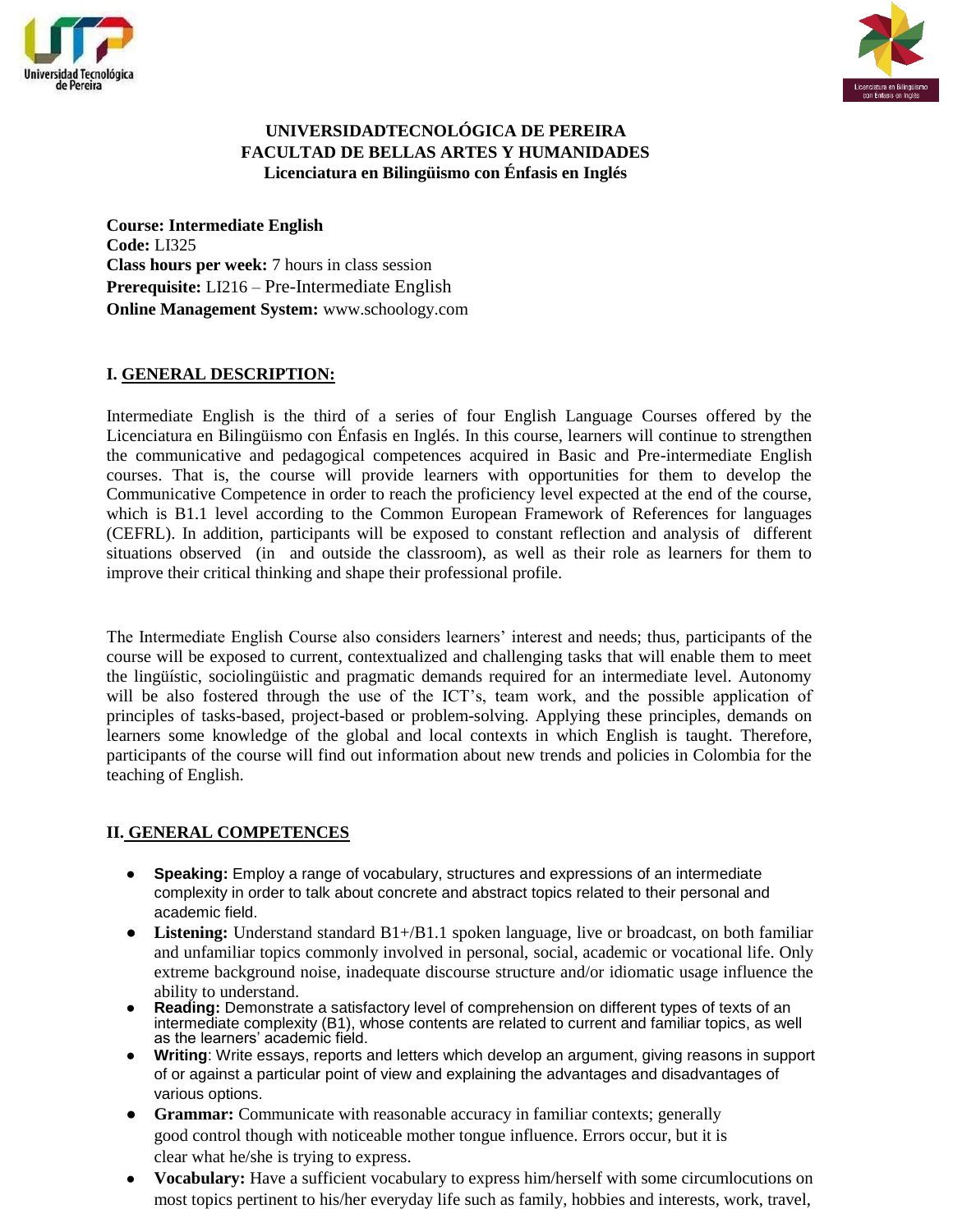



academic field and current events.

- **Didactics and research:** Foster autonomy and motivation by identifying and considering learners' interests and needs, as well as guiding them to reflect critically on their learning process in order to find solutions or alternatives for the things they need to improve.
- **Humanistic:** Assume a responsible and ethical attitude towards the process of reflection, analysis of situations, tasks assigned and documents studied throughout the course, which lead participants to make accurate decisions that positively impact their learning process.
- **Cultural:** Provide learners with opportunities for them to increase their intercultural awareness by identifying similarities and differences between their own and the target language culture. This will lead learners to increase tolerance, cultural empathy and sensitivity.
- **Technology:** Use the ICT's as a way to foster autonomy and collaborative work.

## **III. SPECIFIC COMPETENCES TO BE DEVELOPED IN THE COURSE**

### **At the oral production level:**

- Reproduce English phonemes, word stress, and intonation patterns with a high degree of accuracy and without errors that could interfere with communication.
- Initiate and participate actively in lively conversations and discussions with one or more speakers maintaining the floor and using verbal and nonverbal techniques while addressing functions such as giving opinions, expressing advantages and disadvantages, dealing with problems, offering solutions, and giving advice.
- Effectively employ a moderate range of colloquialisms, idiomatic expressions, professional jargon and registers in discussions and routine conversational exchanges.
- Deliver a prepared talk with sufficient accuracy and fluency that hearer are able to understand with a minimum of difficulty. (Pronunciation, intonation, body language, voice projection, fluency, accuracy, eye contact).
- Formulate and answer simple questions and respond to simple statements in an interview.
- Use specialized terms related to English Language teaching.
- Become familiar with the PET exam and the demands for the Speaking part of the test through the exposure to exercises found in some sample papers.

#### **At the Listening comprehension Level :**

- Understand the information content of the majority of recorded or broadcast audio material on topics of personal interest delivered in clear standard English.
- Use a variety of top-down and bottom-up strategies in listening comprehension tasks including predicting, contextualizing, skimming, listening for the gist, following the thread of conversations, identifying key words, scanning, note taking, and making inferences, etc.
- Follow in outline straightforward short talks on familiar topics provided these are delivered in clearly articulated standard speech.
- Identify whether an argument is predominantly emotional or logical.
- Identify main points in announcements, TV programs, stories, messages, etc. in which a few idiomatic expressions are used.
- Become familiar with the PET exam and the demands for the Listening part of the test through the exposure to exercises found in some sample papers.

#### **At the Reading Comprehension Level:**

- React to what they read by stating their position on current issues.
- Understand the descriptions of events, feelings and wishes in personal letters.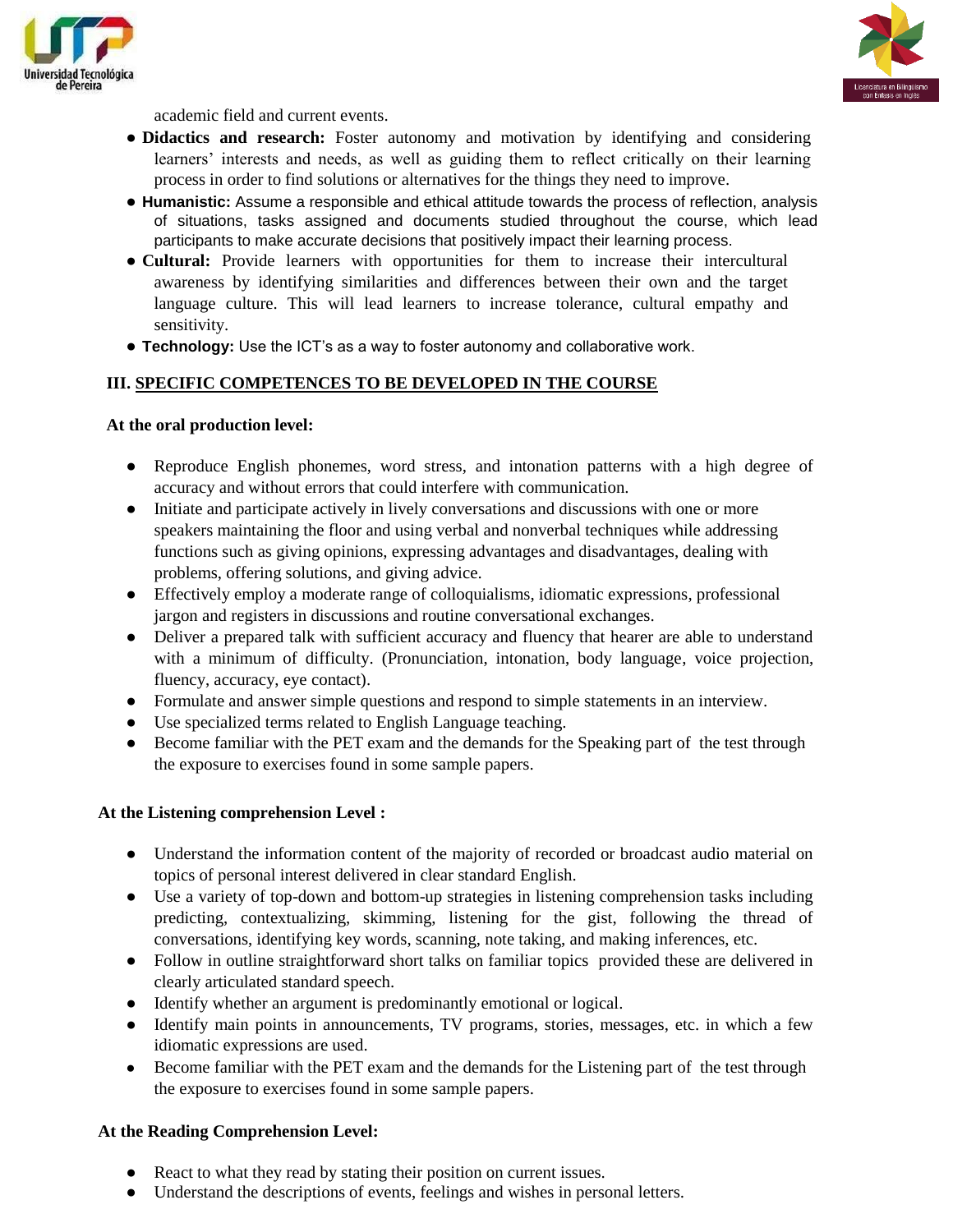



- Understand the author's view of the world or position in a text.
- Use a variety of reading comprehension strategies such as: skimming and scanning, prediction, use of synonyms and antonyms, identification of cognates, linking back devices, parts of speech, and inference, in order to effectively deal with the demands and types of exercises proposed in texts focused on concrete and abstract topics.
- Make mind maps to show a general understanding of the content, and organization of the information in the text.
- Identify the function of words in context in order to get the meaning of unfamiliar words.
- Read a text by comparing its historical, biographical and cultural contexts to their own experience.
- Self monitor the understanding of a reading text by asking themselves questions about it.
- Become familiar with the PET exam and the demands for the Reading part of the test through the exposure to exercises found in some sample papers.

### **At the Written Production Level:**

- Raise awareness of writing as a process of generating, categorizing, selecting, organizing, editing,etc ideas.
- Follow the model of a text provided in order to structure and categorize the ideas.
- Use different types of sentences and a variety of discourse markers to give coherence and cohesion to several texts.
- Draw simple and complex outlines in a pre-writing stage.
- Write pros and cons essay and report by developing arguments and highlighting significant points supported with relevant details.
- Convey information on abstract as well as concrete topics, check information and ask about or explain problems with reasonable precision.
- Write personal letters and notes asking for or conveying simple information of immediate relevance, getting across the point he/she feels to be important.
- Become familiar with the PET exam and the demands for the Written part of the test through the exposure to exercises found in some sample papers.

#### **At the Grammatical and lexical Level:**

- Demonstrate understanding and accurate use of all relative pronouns in defining and non-defining clauses.
- Understand and apply the structure of the passive voice in all tenses depending on the situation.
- Rehearse the structures of the zero and first conditional sentences studied in Pre-intermediate course, so that learners can understand and control the structures of the second and third conditional sentences.
- Identify and use appropriately some lexical items and idiomatic expressions found in real communicative situations.
- Expand the range of vocabulary related to the field of English Language Teaching and everyday English through the application of learning strategies such as: cognates, synonyms and antonyms, word formation, compounding, and getting the meaning by context.
- Become familiar with the PET exam and the demands for the Use of English part of the test through the exposure to exercises found in some sample papers.

#### **Cultural awareness:**

- Demonstrate accurate use of formal and informal register for both oral and written discourse.
- Recognize and use idiomatic expressions and colloquialisms in conversations.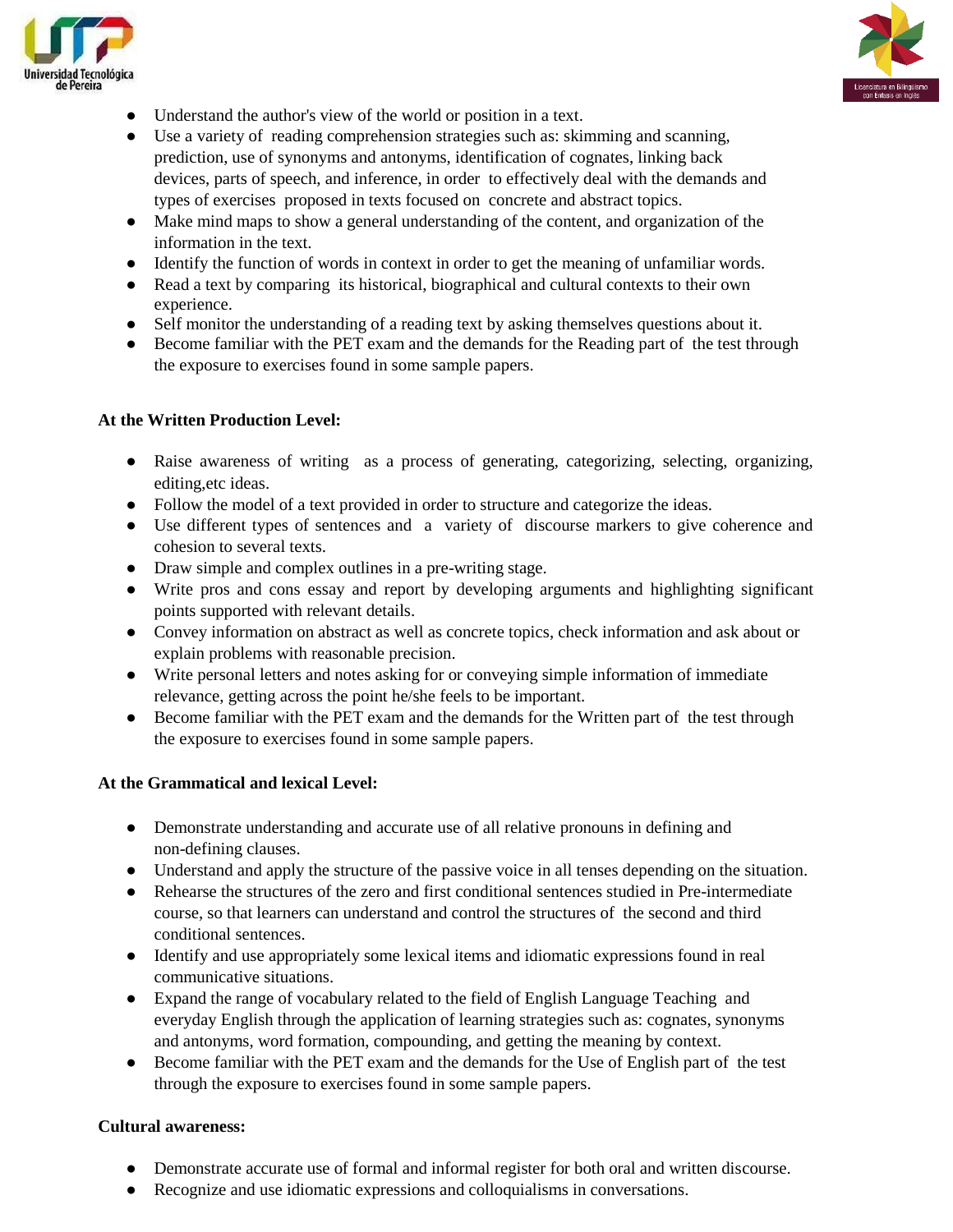



- Initiate, maintain and close conversations using adequate lexicum, terms of address, etc. depending the relationship between the speaker and the interlocutor.
- Effectively use supra-segmental aspects of discourse (e.g. intonation, register, body language, etc.) to convey indirect messages.
- Understand recordings in standard dialect likely to be encountered in social, professional or academic life and identify speaker viewpoints and attitudes as well as the information content.
- Access to a variety of material such as videos, readings, news, etc. to talk, discuss, compare and contrast current situations and topics which are happening in different regions of Colombia and all over the world.

## **Didactic component and research:**

- Reflect and analyze real lessons observed (online) and propose alternatives or solutions for the issues observed.
- Use a journal to register relevant information about the lessons attended (in Intermediate English) and their roles as learners.
- Read theory related to the field of ELT and report the information by using graphic organizers, producing written reports, or formulating questions to promote group discussions in and outside the class.
- Create a plan or program in which each learner will focus on one aspect of his/her interest or a need and autonomously find theory, material and other type of support to explore the area of interest or to improve the aspect considered as a need.
- Report the results of the aspects learners focused on and highlight some areas of interest for possible research ideas.
- Develop metalinguistic awareness through the constant reflection on their learning process to identify similarities and differences between the L1 and the L2. This reflection will lead learners to realize that some skills and strategies can be transferred from one language to the other.

# **IV. METHODOLOGY**

Each week there will be a mixture of tasks aiming at integrating listening, speaking, reading and writing skills, as well as developing the communicative competence. Participants of the course must come prepared with the material and assignment required for each session. Some topics will require participants to look for the information in the library, online, contact professionals in field, design powerpoint presentations, select music or videos online, etc. Therefore, the Intermediate English Course also demands skills to summarize, argue your point, propose, use the ICT's, etc. Learners will be involved is real-world and pedagogical tasks focused on specific topics from the syllabus. The tasks will include communicative and non-communicative activities such as discussions, debates, reading articles, pronouncing phonemes and expressions, games for vocabulary and grammar practice, oral presentations, interviews, poster sessions, writing essays, letters, reports, among others.

Even though the Intermediate English Course is mainly oriented to guide participants in the development of the Communicative Competence to reach the B1.1 proficiency level, there is a critical-reflective component in which learners reflect on their own process and the role as learners. To promote the analysis, learners will use selected texts they must read about ELT and language acquisition, to generate discussions in and out of class, the use of the journal to reflect on the lessons they attended, and the observation of other lessons shared online. In addition, participants will focus on a need or area of their interest to improve or explore as part of their professional development. The results of the aspect explored will be presented orally and in written form. Attendance, attitude, participation, teamwork, and commitment are essential parts of the Intermediate English Course.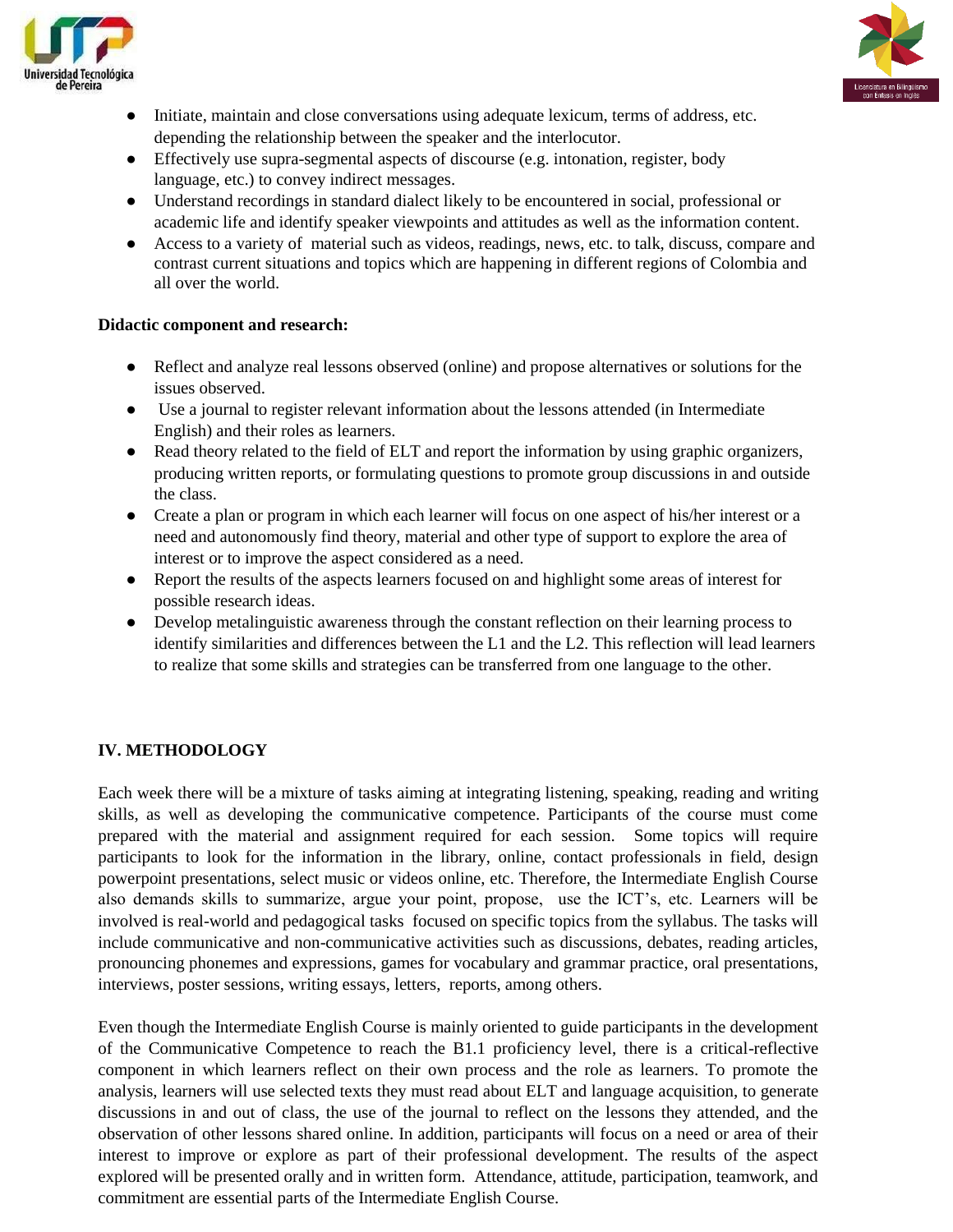



As part of autonomous work out of class, participants will look for more sample papers to prepare themselves to present a language test aligned with the CEFRL for a B1 proficiency level. Finally, the course has a technological component in SCHOOLOGY as an opportunity to foster autonomy, to establish different channels of communication, and to provide a possibility of asynchrony in class.

The content and methodology of the course incorporate elements of these four **pedagogical models**:

**Humanistic:** In the course, this aspect can be observed in the roles the teacher and learner assume. The teacher will set an example or model for learners to follow. That is, a person who is punctual and plans the lessons considering learners' interests and needs, provides effective feedback, etc. Learners will be also punctual and responsible with the homework assigned. Both teacher and learners will also contribute to assume a positive attitude to establish rapport. Moreover, respecting the ground rules negotiated and established at the beginning of the process will help to create a pleasant learning environment.

**Socio-constructivist:** The course has LEARNING as the center. That is, both students and teacher are learning throughout the course. By guiding learners and taking into account their styles, interests and needs, the design of real-world and pedagogical tasks, small scale projects, and problem-solving situation will contribute to exploit learners' potential and give them the possibility to go beyond the syllabus.

**Critical-reflexive:** This component is observed in the analysis and reflections learners will register in their journals about their learning process. Learners will question themselves about possible solutions, alternatives,techniques or strategies to face some issues observed or things they need to improve. The information registered can lead learners to focus their interests on a research idea.

**Content and theme-based:** The theme-based aspect is observed in the challenging and communicative tasks learners will carry out in teams or individually, which demand and require discussion, exchange of information, negotiation of meaning, and use of forms and lexical items in a range of topics related to the the participant's L1 and L2. The content has to do with the input received about ELT and Language acquisition. Such input is provided in chapters, discussions, and reflections registered on learners' journals.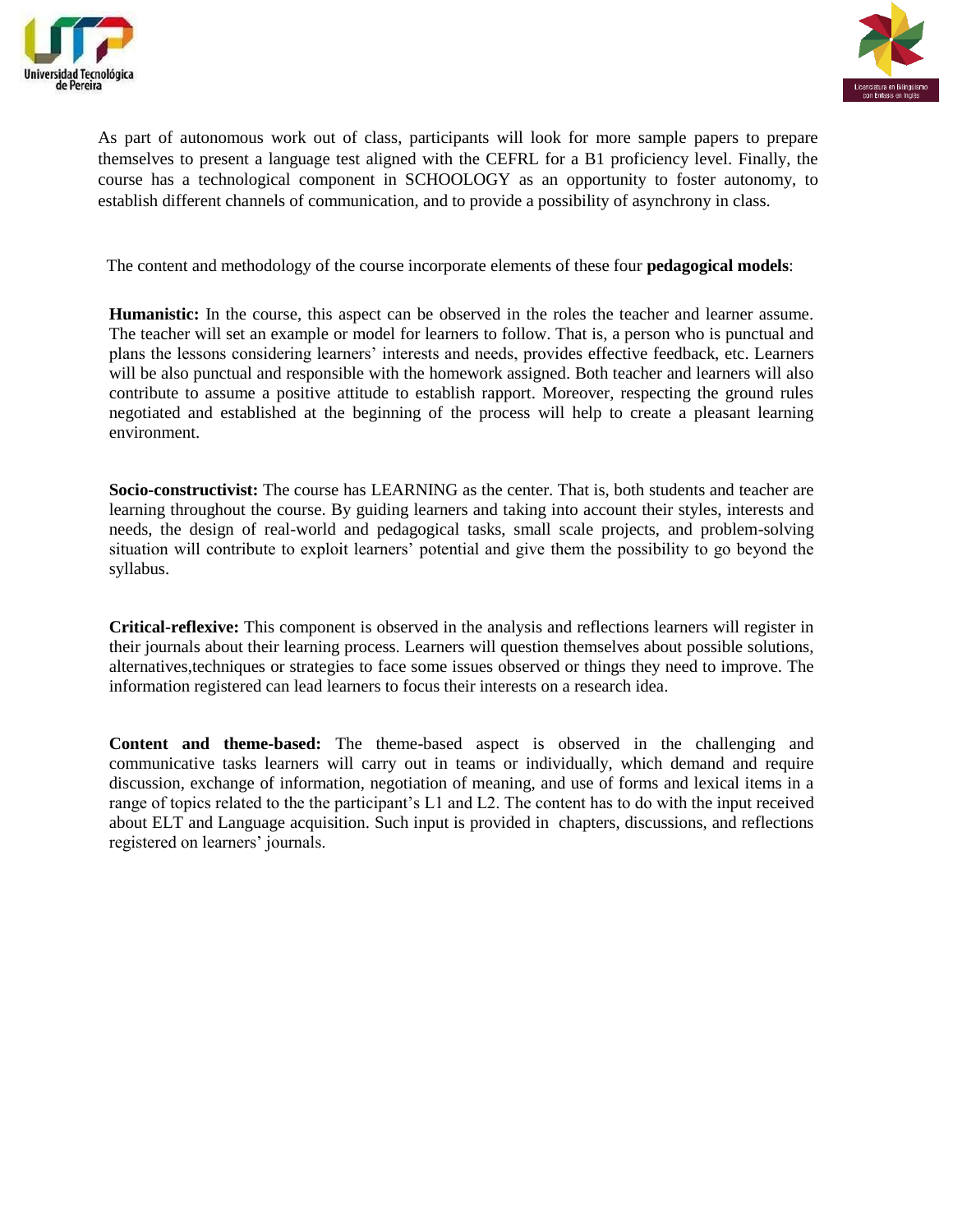



# **TABLE OF CONTENTS**

| <b>Terms</b>                 | <b>Theme</b>                                              | <b>Speaking</b>                                                                                                                                                                                                                                                                                                                                                                                                     | Writing                                                                                                                                                                               | <b>Listening</b>                                                                                                                                                                                              | <b>Reading</b>                                                                       | Grammar                                                                                                                                           |
|------------------------------|-----------------------------------------------------------|---------------------------------------------------------------------------------------------------------------------------------------------------------------------------------------------------------------------------------------------------------------------------------------------------------------------------------------------------------------------------------------------------------------------|---------------------------------------------------------------------------------------------------------------------------------------------------------------------------------------|---------------------------------------------------------------------------------------------------------------------------------------------------------------------------------------------------------------|--------------------------------------------------------------------------------------|---------------------------------------------------------------------------------------------------------------------------------------------------|
| First<br><b>Term</b>         | Globalizati<br>on<br>Fascinating<br>destinations          | Describing,<br>comparing<br>and<br>contrasting<br>people and<br>places<br>PET: Part 1<br>and 2                                                                                                                                                                                                                                                                                                                      | Connectors<br>of contrast<br>and<br>concession.<br>Compound<br>and<br>complex<br>sentences.<br>Writing<br>headlines<br>Writing a<br>short article<br>about a<br>place.<br>PET: Part 1 | Colombia is<br>passion.<br>Colombia: The<br>only risk is<br>wanting to stay.<br>Documentaries<br>about different<br>places all over<br>the world.<br>PET: Part 1and<br>$\overline{2}$<br>TV news:<br>Reports. | Vacation plans<br>and articles<br>about touristic<br>places.<br>PET: Part 3<br>and 4 | - Relative<br>pronouns:<br>defining and<br>non-defining<br>clauses.<br>PET: Use of<br>English, par<br>5t<br>Collocations<br>and phrasal<br>verbs. |
| <b>Second</b><br><b>Term</b> | <b>Democracy</b><br>and peace:<br>News and<br>inventions. | <b>Discussions</b><br>and debates<br>about news,<br>reporting<br>news:<br>crime rate,<br>cost of living,<br>unemploymen<br>t, weather, job<br>opportunities,<br>violence,<br>politics, etc.<br>News:<br>headlines<br>Expressing<br>opinions about<br>the impact of<br>old and<br>modern<br>inventions and<br>giving reasons<br>why some<br>inventions are<br>more useful<br>than others.<br>PET part one<br>and two | Writing a<br>process<br>essay.<br><b>Product:</b><br>Outline,<br>introduction<br>and first<br>paragraph.<br>PET: Part 2<br>and 3                                                      | Videos about<br>modern<br>inventions<br>(apps, social<br>networks, etc).<br>PET: 3 and 4                                                                                                                      | <b>Online News</b><br>Newspapers<br>PET: part 1<br>and 2                             | - Passive<br>voice (all<br>tenses)<br>PET: Use of<br>English.<br>Collocations,<br>phrasal<br>verbs,<br>prefixes and<br>sufixes.                   |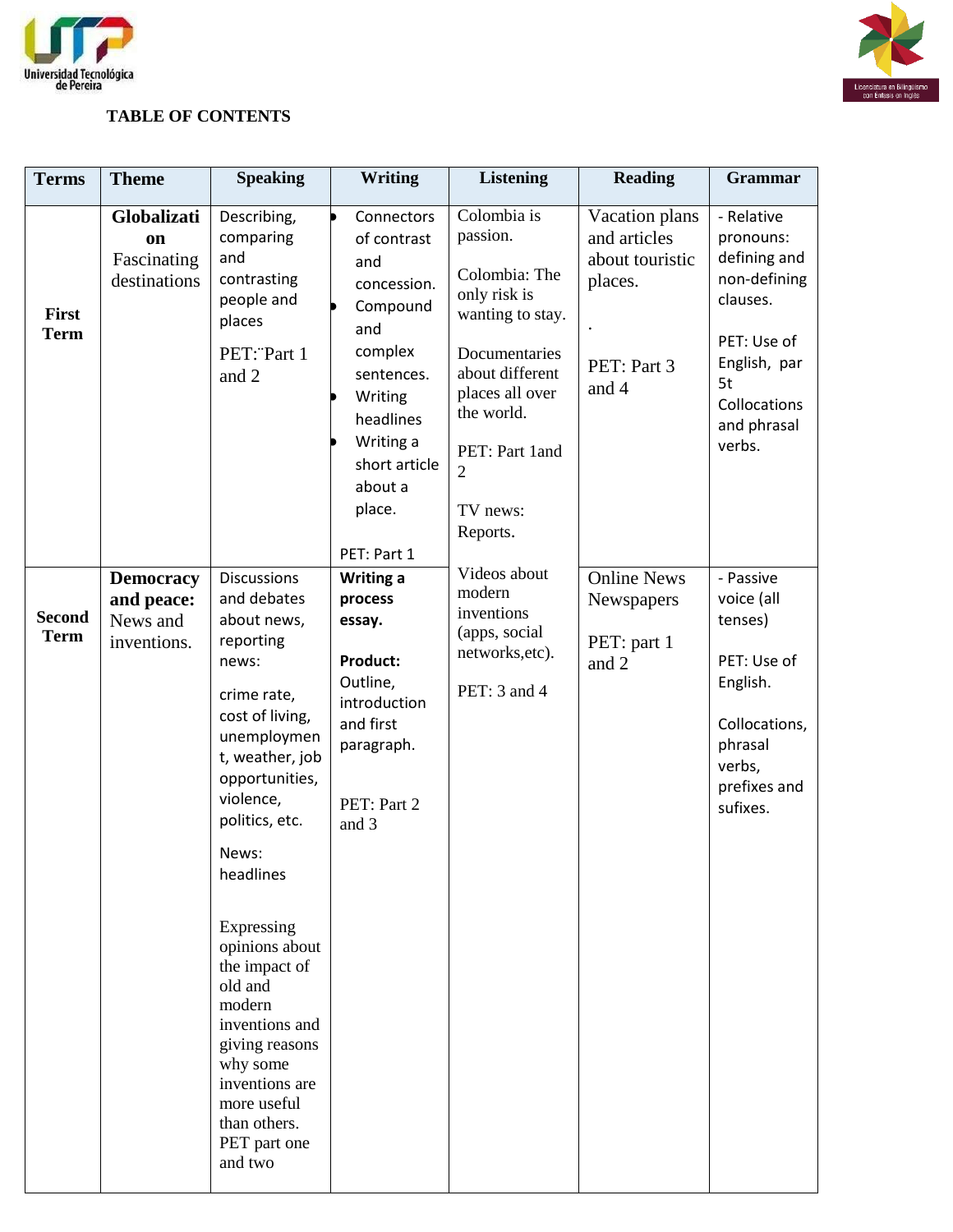



| <b>Third</b> | <b>Environ</b> |                 | Writing a                                            |                                                                         | Articles,                                                                    | Conditionals                                    |
|--------------|----------------|-----------------|------------------------------------------------------|-------------------------------------------------------------------------|------------------------------------------------------------------------------|-------------------------------------------------|
| <b>Term</b>  | mental         | Complaining     | process                                              |                                                                         | Chapters of                                                                  | : 2, 3 (modal                                   |
|              | /Sustainabili  | about the       | essay.<br><b>Product:</b><br>Outline and<br>complete | Documentaries<br>and movies<br>about the planet<br>and<br>environmental | books, magazine<br>, etc. about<br>environmental<br>issues and<br>solutions. | verbs<br>permission,<br>possibility,<br>advice) |
|              | ty and         | destruction     |                                                      |                                                                         |                                                                              |                                                 |
|              | citizenship:   | caused to the   |                                                      |                                                                         |                                                                              |                                                 |
|              | Saving the     | planet earth.   |                                                      |                                                                         |                                                                              |                                                 |
|              | Earth Planet   |                 |                                                      |                                                                         |                                                                              |                                                 |
|              |                | Consider        | essay.                                               | as well as social                                                       | PET: all parts.                                                              |                                                 |
|              |                | hypothetical    | PET: all parts.                                      | issues.                                                                 |                                                                              |                                                 |
|              |                | situations in   |                                                      | PET: all parts.                                                         |                                                                              |                                                 |
|              |                | which citizens  |                                                      |                                                                         |                                                                              |                                                 |
|              |                | can help to     |                                                      |                                                                         |                                                                              |                                                 |
|              |                | save the planet |                                                      |                                                                         |                                                                              |                                                 |
|              |                | earth offering  |                                                      |                                                                         |                                                                              |                                                 |
|              |                | solutions/givin |                                                      |                                                                         |                                                                              |                                                 |
|              |                | g advice.       |                                                      |                                                                         |                                                                              |                                                 |
|              |                | PET: all parts. |                                                      |                                                                         |                                                                              |                                                 |

### **VI. EVALUATION**

Throughout the course, learners will be assessed in groups and individually. The types of assessment included to grade learners' performance will be carried out both in the formative and the summative ways. A critical self-reflection will also be taken into account. **Formative evaluation:** this will be an ongoing process and students are expected to take control of their own learning.**Summative evaluation**: this includes quantitative data on what students have achieved. **Metacognitive evaluation**: students are expected to reflect on their own learning. The communicative competence will be graded taking into account descriptors specified in the syllabus for a B1.1

| First partial evaluation  | 25% |
|---------------------------|-----|
| Second partial evaluation | 25% |
| In $&$ Out of class work  | 20% |
| Final evaluation          | 30% |
|                           |     |

# **VI. BIBLIOGRAPHY AND RESOURCES**

EVANS –DOOLEY. Upstream Level B2. Express Publishing, 2005-2007 MURPHY, Raymond. English Grammar in Use. A self-study reference and practice book for intermediate students. Second edition. Cambridge University Press, eleventh printing 1998. SOARS, Liz and John. New Headway Intermediate (the fourth edition), Oxford University Press, 2009 PHILPOT, Sarah. New Headway Academic Skills: Reading, Writing, and Study Skills. Oxford University Press, 2006 THOMSON, A.J. MARTINET, A.V. Oxford Pocket English Grammar. Oxford University Press, Fourth impression, 1991.

SOLÓRZANO- SCHMIDT.Northstar focus on listening and speaking. Longman 1998 LEE- GUNDERSEN. Selecting readings, Oxford University Press 2001